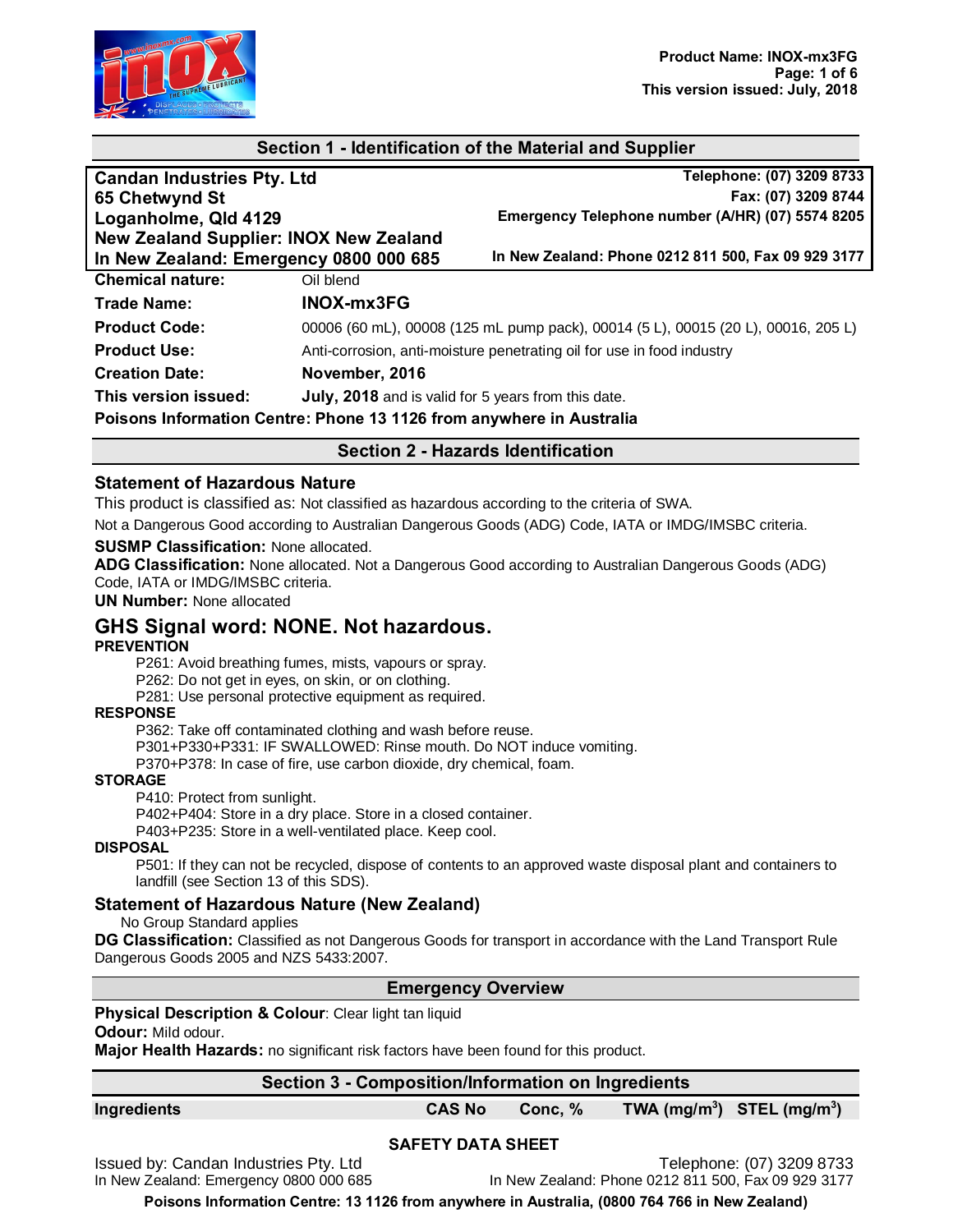

| Liquid hydrocarbon              | secret |        | not set | not set |
|---------------------------------|--------|--------|---------|---------|
| Other non hazardous ingredients | secret | to 100 | not set | not set |

This is a commercial product whose exact ratio of components may vary slightly. Minor quantities of other non hazardous ingredients are also possible.

The SWA TWA exposure value is the average airborne concentration of a particular substance when calculated over a normal 8 hour working day for a 5 day working week. The STEL (Short Term Exposure Limit) is an exposure value that may be equalled (but should not be exceeded) for no longer than 15 minutes and should not be repeated more than 4 times per day. There should be at least 60 minutes between successive exposures at the STEL. The term "peak "is used when the TWA limit, because of the rapid action of the substance, should never be exceeded, even briefly.

### **Section 4 - First Aid Measures**

# **General Information:**

You should call The Poisons Information Centre if you feel that you may have been poisoned, burned or irritated by this product. The number is 13 1126 from anywhere in Australia (0800 764 766 in New Zealand) and is available at all times. Have this SDS with you when you call.

**Inhalation:** No first aid measures normally required. However, if inhalation has occurred, and irritation has developed, remove to fresh air and observe until recovered. If irritation becomes painful or persists more than about 30 minutes, seek medical advice.

Skin Contact: Wash gently and thoroughly with water (use non-abrasive soap if necessary) for 5 minutes or until chemical is removed.

**Eye Contact:** Immediately flush the contaminated eye(s) with lukewarm, gently flowing water for 5 minutes or until the product is removed, while holding the eyelid(s) open. Obtain medical advice immediately if irritation occurs. Take special care if exposed person is wearing contact lenses.

**Ingestion:** If product is swallowed or gets in mouth, do NOT induce vomiting; wash mouth with water and give some water to drink. If symptoms develop, or if in doubt contact a Poisons Information Centre or a doctor.

# **Section 5 - Fire Fighting Measures**

**Fire and Explosion Hazards**: The major hazard in fires is usually inhalation of heated and toxic or oxygen deficient (or both), fire gases. There is no risk of an explosion from this product under normal circumstances if it is involved in a fire.

Fire decomposition products from this product may be toxic if inhaled. Take appropriate protective measures. **Extinguishing Media:** In case of fire, use carbon dioxide, dry chemical, foam.

**Fire Fighting:** If a significant quantity of this product is involved in a fire, call the fire brigade.

| Flash point:                     | $182^{\circ}$ C                               |
|----------------------------------|-----------------------------------------------|
| <b>Upper Flammability Limit:</b> | No data.                                      |
| Lower Flammability Limit:        | $<$ 4%                                        |
| <b>Autoignition temperature:</b> | No data.                                      |
| <b>Flammability Class:</b>       | Not flammable (GHS); C2 combustible (AS 1940) |
|                                  |                                               |

# **Section 6 - Accidental Release Measures**

**Accidental release:** Minor spills do not normally need any special cleanup measures. In the event of a major spill, prevent spillage from entering drains or water courses. As a minimum, wear overalls, goggles and gloves. Suitable materials for protective clothing include no specific manufacturer recommendations. Use impermeable gloves with care. Eye/face protective equipment should comprise, as a minimum, protective glasses and, preferably, goggles. If there is a significant chance that vapours or mists are likely to build up in the cleanup area, we recommend that you use a respirator. Usually, no respirator is necessary when using this product. However, if you have any doubts consult the Australian Standard mentioned below (section 8). Otherwise, not normally necessary.

Stop leak if safe to do so, and contain spill. Absorb onto sand, vermiculite or other suitable absorbent material. If spill is too large or if absorbent material is not available, try to create a dike to stop material spreading or going into drains or waterways. Sweep up and shovel or collect recoverable product into labelled containers for recycling or salvage, and dispose of promptly. Recycle containers wherever possible after careful cleaning. After spills, wash area preventing runoff from entering drains. If a significant quantity of material enters drains, advise emergency services. This material may be suitable for approved landfill. Ensure legality of disposal by consulting regulations prior to disposal. Thoroughly launder protective clothing before storage or re-use. Advise laundry of nature of contamination when sending contaminated clothing to laundry.

# **SAFETY DATA SHEET**

Issued by: Candan Industries Pty. Ltd<br>In New Zealand: Phone 0212 811 500, Fax 09 929 3177<br>In New Zealand: Phone 0212 811 500, Fax 09 929 3177 In New Zealand: Phone 0212 811 500, Fax 09 929 3177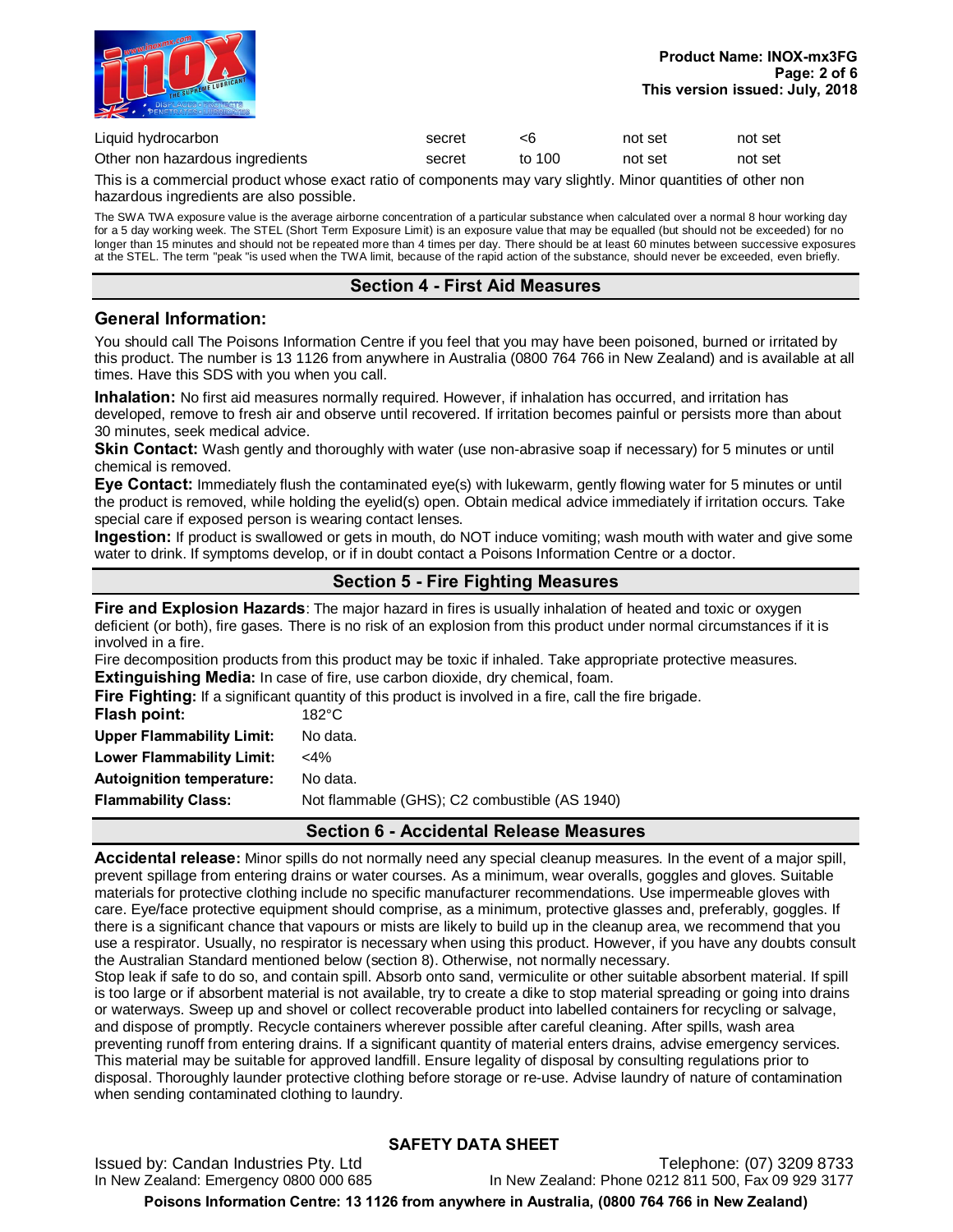

# **Section 7 - Handling and Storage**

**Handling:** Keep exposure to this product to a minimum, and minimise the quantities kept in work areas. Check Section 8 of this SDS for details of personal protective measures, and make sure that those measures are followed. The measures detailed below under "Storage" should be followed during handling in order to minimise risks to persons using the product in the workplace. Also, avoid contact or contamination of product with incompatible materials listed in Section 10.

**Storage:** Store packages of this product in a cool place. Make sure that containers of this product are kept tightly closed. Keep containers of this product in a well ventilated area. Keep away from sources of ignition such as sparks and open flames. Protect this product from light. Make sure that the product does not come into contact with substances listed under "Incompatibilities" in Section 10. Some liquid preparations settle or separate on standing and may require stirring before use. Check packaging - there may be further storage instructions on the label.

# **Section 8 - Exposure Controls and Personal Protection**

The following Australian Standards will provide general advice regarding safety clothing and equipment:

Respiratory equipment: **AS/NZS 1715**, Protective Gloves: **AS 2161**, Occupational Protective Clothing: AS/NZS 4501 set 2008, Industrial Eye Protection: **AS1336** and **AS/NZS 1337**, Occupational Protective Footwear: **AS/NZS2210**. Exposure limits have not been established by SWA for any of the significant ingredients in this product.

No special equipment is usually needed when occasionally handling small quantities. The following instructions are for bulk handling or where regular exposure in an occupational setting occurs without proper containment systems.

**Ventilation:** This product should only be used in a well ventilated area. If natural ventilation is inadequate, use of a fan is suggested.

**Eye Protection:** Eye protection such as protective glasses or goggles is recommended when this product is being used.

**Skin Protection:** You should avoid contact even with mild skin irritants. Therefore you should wear suitable impervious elbow-length gloves and facial protection when handling this product. See below for suitable material types.

**Protective Material Types:** There is no data that enables us to recommend any type except that it should be impermeable.

**Respirator:** Usually, no respirator is necessary when using this product. However, if you have any doubts consult the Australian Standard mentioned above. Otherwise, not normally necessary.

Safety deluge showers should, if practical, be provided near to where this product is being handled commercially.

| <b>Physical Description &amp; colour:</b><br>Odour:     | Clear light tan liquid<br>Mild odour. |
|---------------------------------------------------------|---------------------------------------|
| <b>Boiling Point:</b><br><b>Freezing/Melting Point:</b> | Not available.<br>-18°C               |
| <b>Volatiles:</b>                                       | No data.                              |
| <b>Vapour Pressure:</b>                                 | <6 kPa                                |
| <b>Vapour Density:</b>                                  | No data.                              |
| <b>Specific Gravity:</b>                                | 0.840                                 |
| <b>Water Solubility:</b>                                | Negligible.                           |
| pH:                                                     | No data.                              |
| <b>Volatility:</b>                                      | No data.                              |
| <b>Odour Threshold:</b>                                 | No data.                              |
| <b>Evaporation Rate:</b>                                | No data.                              |
| <b>Coeff Oil/water Distribution:</b>                    | No data                               |
| <b>Autoignition temp:</b>                               | No data.                              |

# **Section 9 - Physical and Chemical Properties:**

### **Section 10 - Stability and Reactivity**

**Reactivity:** This product is unlikely to react or decompose under normal storage conditions. However, if you have any doubts, contact the supplier for advice on shelf life properties.

**Conditions to Avoid:** This product should be kept in a cool place, preferably below 30°C. Keep containers tightly closed. Keep containers and surrounding areas well ventilated. Keep away from sources of sparks or ignition. Protect this product from light.

#### **SAFETY DATA SHEET**

Issued by: Candan Industries Pty. Ltd<br>In New Zealand: Phone 0212 811 500, Fax 09 929 3177<br>In New Zealand: Phone 0212 811 500, Fax 09 929 3177

In New Zealand: Phone 0212 811 500, Fax 09 929 3177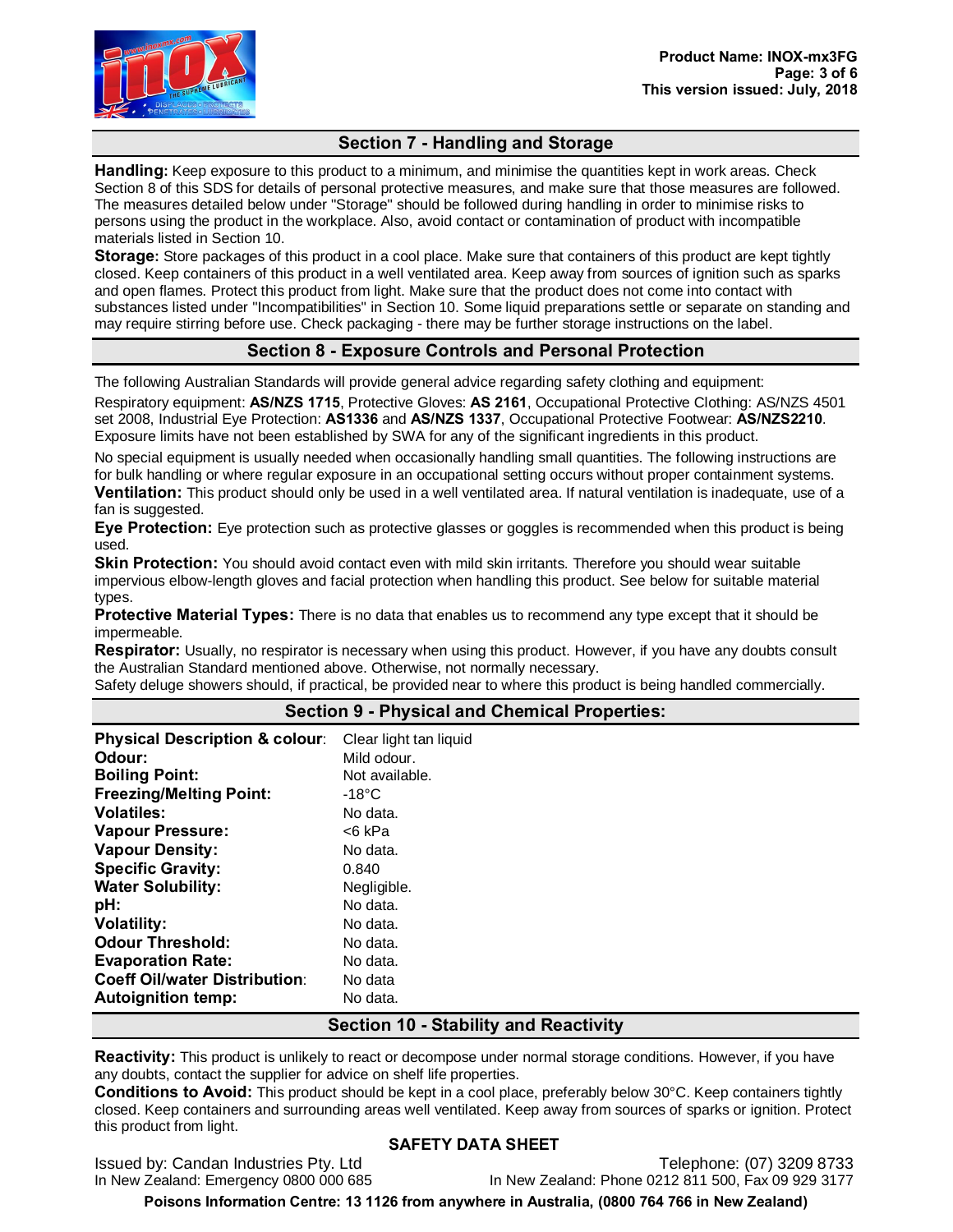

**Incompatibilities:** strong oxidising agents.

**Fire Decomposition:** Combustion forms carbon dioxide, and if incomplete, carbon monoxide and possibly smoke. Water is also formed. Carbon monoxide poisoning produces headache, weakness, nausea, dizziness, confusion, dimness of vision, disturbance of judgment, and unconsciousness followed by coma and death.

**Polymerisation:** This product will not undergo polymerisation reactions.

# **Section 11 - Toxicological Information**

**Toxicity:** A summary of white spirit type hydrocarbons can be found at

http://www.inchem.org/documents/ehc/ehc/ehc187.htm

Ingestion of white spirit has been reported to produce gastrointestinal irritation with pain, vomiting and diarrhoea. Lesions of the mucous membranes in the oesophagus and the gastrointestinal tract followed the oral exposure. Owing to its low viscosity and low surface tension, white spirit poses a risk of aspiration into the lungs following oral exposure. A few ml of solvent aspirated into the lungs are able to produce serious bronchopneumonia and 10-30ml may be fatal.

Prolonged dermal exposure to white spirit, e.g., resulting from wearing clothes that have been soaked or moistened by white spirit for hours, may produce irritation and dermatitis.

Single cases of acute toxicity to the kidney, liver and bone marrow have been reported following exposure to white spirit at high levels. However, owing to lack of details and the sporadic nature of the reports, the relevance of these findings is unclear.

Inhalation of aliphatic hydrocarbon vapours seems to show little toxicity, but the vapours are CNS depressants and have a disinhibiting euphoric effect.

# **Potential Health Effects**

# **Inhalation:**

**Short Term Exposure:** Available data indicates that this product is not harmful. However product may be mildly irritating, although unlikely to cause anything more than mild transient discomfort.

**Long Term Exposure:** No data for health effects associated with long term inhalation.

# **Skin Contact:**

**Short Term Exposure:** Available data indicates that this product is not harmful. It should present no hazards in normal use. However product may be irritating, but is unlikely to cause anything more than mild transient discomfort. **Long Term Exposure:** No data for health effects associated with long term skin exposure.

# **Eye Contact:**

**Short Term Exposure:** This product is believed to be mildly irritating, to eyes, but is unlikely to cause anything more than mild transient discomfort.

**Long Term Exposure:** No data for health effects associated with long term eye exposure.

#### **Ingestion:**

**Short Term Exposure:** Significant oral exposure is considered to be unlikely. This product, while believed to be not harmful, is likely to cause headache and gastric disturbance such as nausea and vomiting if ingested in significant quantities. However, this product may be irritating to mucous membranes but is unlikely to cause anything more than transient discomfort.

**Long Term Exposure:** No data for health effects associated with long term ingestion.

#### **Carcinogen Status:**

**SWA:** No significant ingredient is classified as carcinogenic by SWA.

**NTP:** No significant ingredient is classified as carcinogenic by NTP.

**IARC:** No significant ingredient is classified as carcinogenic by IARC.

# **Section 12 - Ecological Information**

Insufficient data to be sure of status.

Biodegradation is expected to be the primary fate process for aliphatic hydrocarbons in soil and water. The rate and extent of biodegradation are dependent on the ambient temperature, the presence of a sufficient number of microorganisms capable of metabolizing the hydrocarbons and the concentration of white spirit in or on the soil or water.

# **SAFETY DATA SHEET**

Issued by: Candan Industries Pty. Ltd<br>In New Zealand: Phone 0212 811 500, Fax 09 929 3177<br>In New Zealand: Phone 0212 811 500, Fax 09 929 3177 In New Zealand: Phone 0212 811 500, Fax 09 929 3177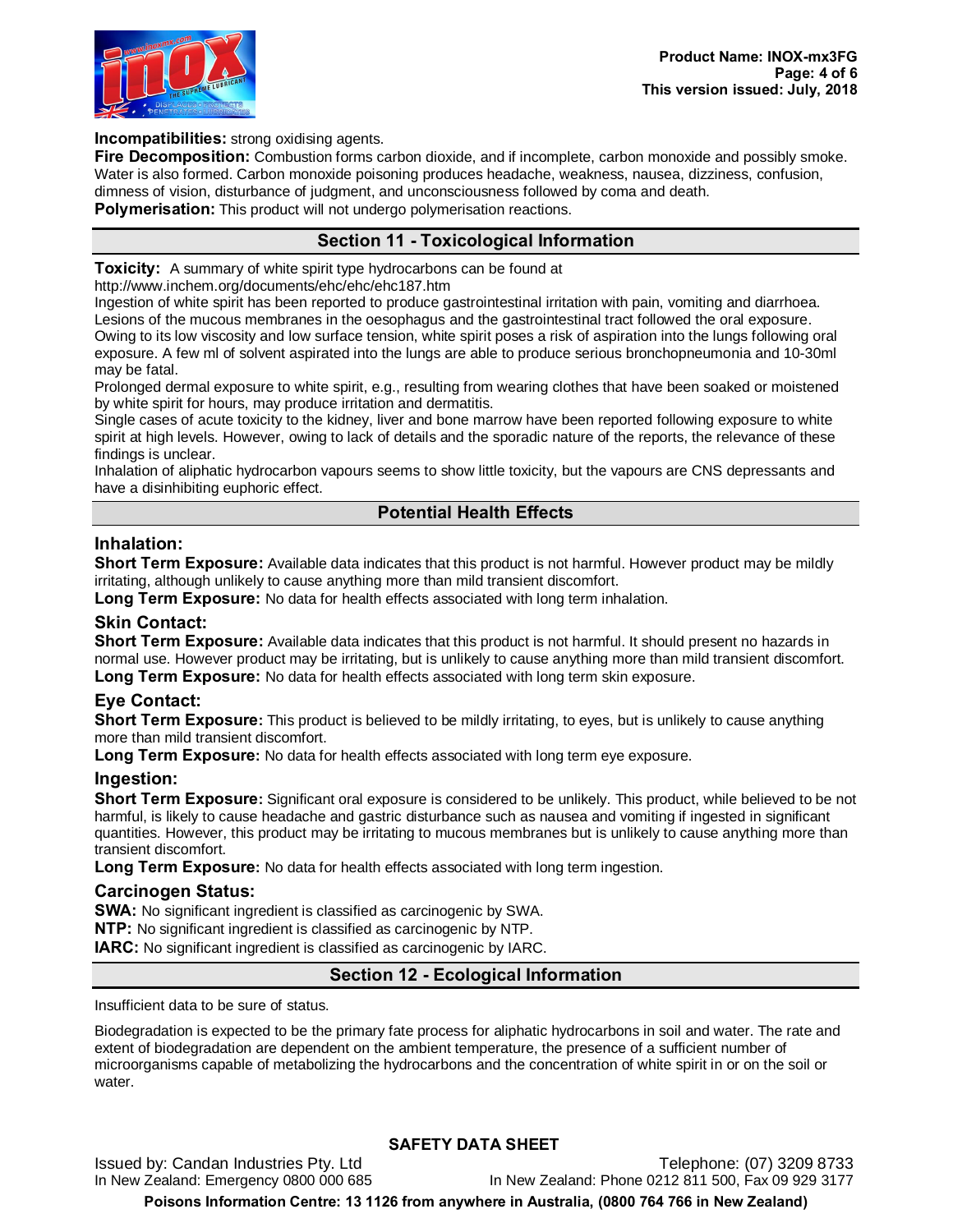

Biodegradation of C7 to C12 hydrocarbons is expected to be significant under environmental conditions favourable to microbial oxidation. Naturally occurring hydrocarbon-degrading microorganisms have been isolated from polluted soil and, to a lesser extent, non-polluted soil.

The low water solubility and moderate vapour pressure of white spirit (Stoddard solvent) suggest that volatilization and subsequent photo-oxidation are important processes for abiotic degradation in the atmosphere.

The octanol/water partition coefficient (log Pow) of white spirit (17% v/v aromatics) has been found to be 3.5 to 6.4. This indicates a moderate potential for bioaccumulation by organisms from water and a likelihood of partitioning to fat within organisms.

# **Section 13 - Disposal Considerations**

**Disposal:** This product may be recycled if unused, or if it has not been contaminated so as to make it unsuitable for its intended use. If it has been contaminated, it may be possible to reclaim the product by filtration, distillation or some other means. If neither of these options is suitable in-house, consider controlled incineration, or contact a specialist waste disposal company.

# **Section 14 - Transport Information**

**UN Number:** This product is not classified as a Dangerous Good by ADG, IATA or IMDG/IMSBC criteria. No special transport conditions are necessary unless required by other regulations.

#### **New Zealand**

Classified as not Dangerous Goods for transport in accordance with the Land Transport Rule Dangerous Goods 2005 and NZS 5433:2007.

# **Section 15 - Regulatory Information**

### **Australia:**

**AICS:** All of the significant ingredients in this formulation are compliant with NICNAS regulations.

**New Zealand:**

No Group Standard applies

# **Section 16 - Other Information**

#### **This SDS contains only safety-related information. For other data see product literature.**

#### **Acronyms:**

| <b>ADG Code</b><br><b>AICS</b> | Australian Code for the Transport of Dangerous Goods by Road and Rail (7 <sup>th</sup> edition)<br>Australian Inventory of Chemical Substances |
|--------------------------------|------------------------------------------------------------------------------------------------------------------------------------------------|
| <b>SWA</b>                     | Safe Work Australia, formerly ASCC and NOHSC                                                                                                   |
| <b>CAS number</b>              | <b>Chemical Abstracts Service Registry Number</b>                                                                                              |
| <b>Hazchem Code</b>            | Emergency action code of numbers and letters that provide information to emergency<br>services especially firefighters                         |
| <b>IARC</b>                    | International Agency for Research on Cancer                                                                                                    |
| <b>NOS</b>                     | Not otherwise specified                                                                                                                        |
| <b>NTP</b>                     | National Toxicology Program (USA)                                                                                                              |
| <b>SUSMP</b>                   | Standard for the Uniform Scheduling of Medicines & Poisons                                                                                     |
| <b>UN Number</b>               | <b>United Nations Number</b>                                                                                                                   |
|                                |                                                                                                                                                |

THIS SDS SUMMARISES OUR BEST KNOWLEDGE OF THE HEALTH AND SAFETY HAZARD INFORMATION OF THE PRODUCT AND HOW TO SAFELY HANDLE AND USE THE PRODUCT IN THE WORKPLACE. EACH USER MUST REVIEW THIS SDS IN THE CONTEXT OF HOW THE PRODUCT WILL BE HANDLED AND USED IN THE WORKPLACE.

IF CLARIFICATION OR FURTHER INFORMATION IS NEEDED TO ENSURE THAT AN APPROPRIATE RISK ASSESSMENT CAN BE MADE, THE USER SHOULD CONTACT THIS COMPANY SO WE CAN ATTEMPT TO OBTAIN ADDITIONAL INFORMATION FROM OUR SUPPLIERS OUR RESPONSIBILITY FOR PRODUCTS SOLD IS SUBJECT TO OUR STANDARD TERMS AND CONDITIONS, A COPY OF WHICH IS SENT TO OUR CUSTOMERS AND IS ALSO AVAILABLE ON REQUEST.

Please read all labels carefully before using product.

# **Australia:**

This SDS is prepared in accord with the SWA document % Reparation of Safety Data Sheets for Hazardous Chemicals - Code of Practice+ (December 2011)

Issued by: Candan Industries Pty. Ltd<br>In New Zealand: Phone 0212 811 500, Fax 09 929 3177<br>In New Zealand: Phone 0212 811 500, Fax 09 929 3177

#### **SAFETY DATA SHEET**

In New Zealand: Phone 0212 811 500, Fax 09 929 3177